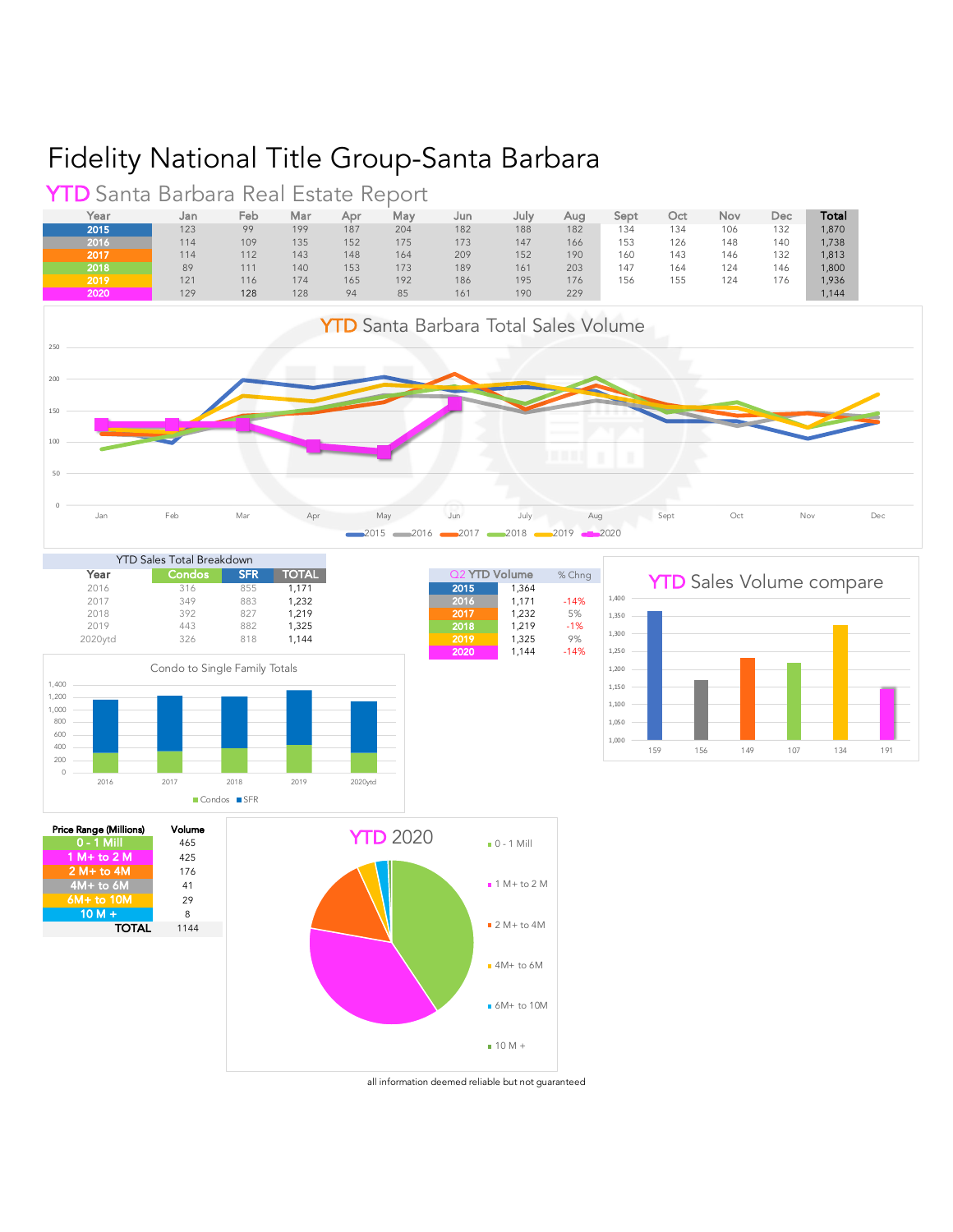FIDELITY NATIONAL TITLE GROUP SANTA BARBARA



| Year | Jan       | Feb                               | Mar       | Apr                                                              | Mav               | Jun         | Jul         | Aug         | Sep       | Oct         | <b>Nov</b> | <b>Dec</b>                                    | YTD AVG     | %Change |
|------|-----------|-----------------------------------|-----------|------------------------------------------------------------------|-------------------|-------------|-------------|-------------|-----------|-------------|------------|-----------------------------------------------|-------------|---------|
| 2010 | \$675,000 | \$725,000                         | \$730,000 | \$762,500                                                        | .150.000<br>- \$1 | \$687,500   | \$740,000   | \$762,500   | \$811,750 | \$794,750   | \$745,000  | \$702,500                                     | \$773,875   | n/a     |
| 2011 | \$628,500 | \$700,000                         | \$653,000 | \$702,000                                                        | \$733,250         | \$782,000   | \$745,000   | \$611,000   | \$616,250 | \$610,000   | \$638,000  | \$578,000                                     | \$666,417   | $-14%$  |
| 2012 | \$652,000 | \$617,500                         | \$640,000 | \$640,000                                                        | \$680,000         | \$662,500   | \$707.500   | \$705.500   | \$631,750 | \$620,000   | \$681,250  | \$673,000                                     | \$659,250   | $-1%$   |
| 2013 | \$695,000 | \$721,500                         | \$727.500 | \$790,000                                                        | \$801,000         | \$800,500   | \$797,000   | \$803,000   | \$810,000 | \$857,000   | \$837,000  | \$865,000                                     | \$792,042   | 20%     |
| 2014 | \$914,000 | \$759,000                         | \$850,000 | \$875,000                                                        | \$865,000         | \$950,000   | \$824.500   | \$967,500   | \$949,000 | \$847,000   | \$815,250  | \$833,750                                     | \$870,833   | 10%     |
| 2015 | \$850,000 | \$850,000                         | \$850,000 | \$799,000                                                        | \$944.500         | \$904,500   | \$878,000   | \$924.500   | \$895,000 | \$895,250   | \$878,000  | \$937,500                                     | \$883,854   | 1%      |
| 2016 | \$999,000 | \$954,500                         | \$985,000 | \$949,000                                                        | \$945,000         | \$900,000   | \$899,000   | \$894,500   | \$955,000 | \$955,000   | \$912,500  | \$884,000                                     | \$936,042   | 6%      |
| 2017 | \$860,000 | \$991,500                         | \$900,000 | \$960.500                                                        | \$1.015.000       | \$1,072,500 | \$930,000   | \$954,000   | \$930,000 | \$959,000   |            | \$953,000 \$1,230,000                         | \$979,625   | 5%      |
| 2018 |           | \$900,000 \$1,080,000 \$1,079,500 |           | \$927.500                                                        | \$1,020,000       | \$1.025.000 | \$925,000   | \$970,000   | \$929,000 | \$1.038.456 |            | \$942,000 \$1,004,000                         | \$986,705   | 1%      |
|      |           | 2019 \$1,066,500 \$1,005,000      |           | \$900,000 \$1,090,000                                            | \$1.087.500       | \$994,500   | \$940,000   | \$1.022.500 |           |             |            | \$992,500 \$1,079,000 \$1,112,500 \$1,089,250 | \$1,031,604 | 5%      |
|      |           |                                   |           | 2020 \$1,135,000 \$1,102,500 \$1,100,000 \$1,125,500 \$1,042,500 |                   | \$1.100.000 | \$1.325.000 | \$1,250,000 |           |             |            |                                               | \$1,147,563 | 11%     |



The above data is based on resale activity for Goleta, Santa Barbara, Montecito, and Carpinteria. This data does not includemobile homes. The above information is deemed reliable, but not guaranteed.